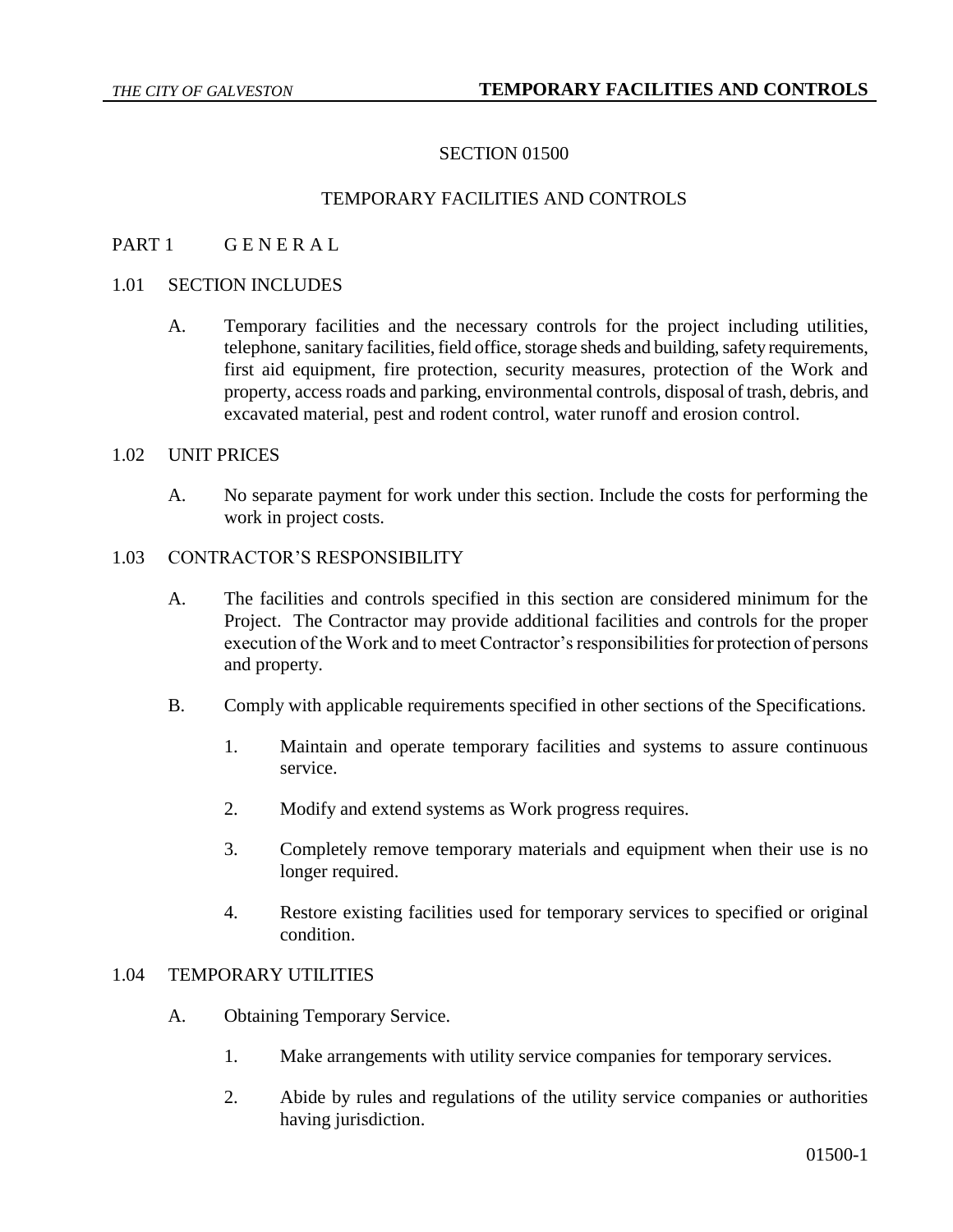- 3. Be responsible for utility service costs until the Work is substantially complete. Included are fuel, power, light, heat, and other utility services necessary for execution, completion, testing, and initial operation of the Work.
- B. Water
	- 1. Provide water required for and in connection with Work to be performed and for specified tests of piping, equipment, devices, or for other use as required for proper completion of the Work.
	- 2. Contractor shall not operate any fire hydrants without first having a meter from the City of Galveston and having placed this meter on the hydrant. The Contractor shall operate fire hydrant(s) only with an approved hydrant wrench.
	- 3. Provide and maintain an adequate supply of potable water for domestic consumption by Contractor personnel.
- C. Electricity and Lighting.
	- 1. Provide electric power service as required for the Work, including testing of Work. Provide power for lighting, operation of the Contractor's equipment, or for any other use by Contractor.
	- 2. Electric power service includes temporary power service or generator to maintain plant operations during any scheduled shutdown.
	- 3. Minimum lighting level shall be 5 foot-candles for open areas; 10-foot-candles for stairs and shops.
- D. Temporary Heat and Ventilation
	- 1. Provide temporary heat as necessary for protection or completion of the Work.
	- 2. Provide temporary heat and ventilation to assure safe working conditions; maintain enclosed areas at a minimum of 50°F.
- E. Telephone
	- 1. Provide emergency telephone service at the Contractor's field office, or by mobile telephone, for use by Contractor personnel and others performing work or furnishing services at the site.
- F. Sanitary Facilities
	- 1. Provide and maintain sanitary facilities for persons on the job site; comply with the regulations of State and local departments of health.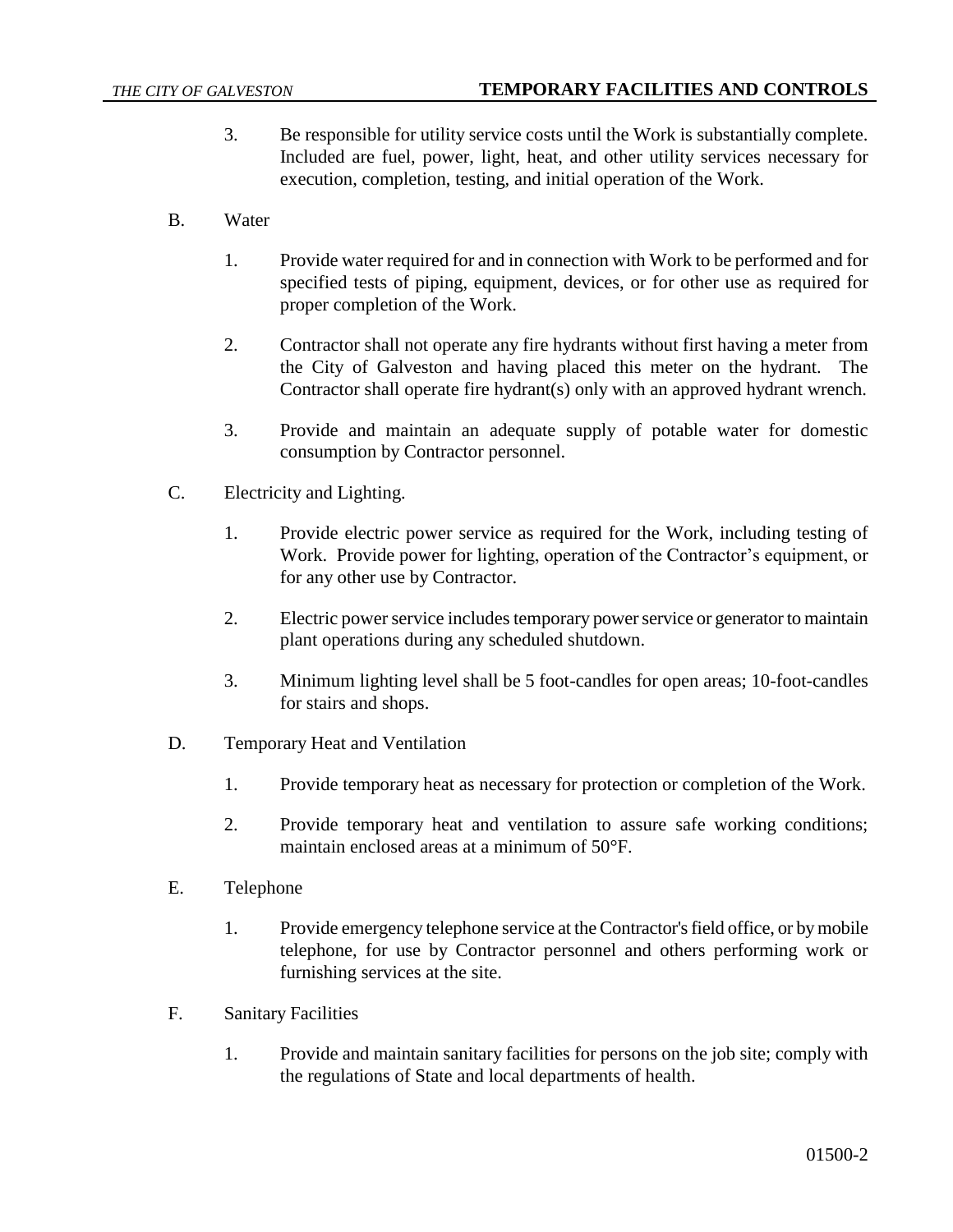- 2. Enforce the use of sanitary facilities by construction personnel at the job site. Such facilities shall be enclosed. Pit-type toilets will not be permitted. No discharge will be allowed from these facilities. Collect and store sewage and waste so as not to cause a nuisance or health problem; have sewage and waste hauled off-site and properly disposed in accordance with local regulations.
- 3. Locate toilets near the Work site and secluded from view insofar as possible. Keep toilets clean and supplied throughout the course of the Work.

## 1.05 FIELD OFFICE

A. Provision of a field office is not required unless specified in the conditions of this contract. If the Contractor chooses to provide one, locate it in a place approved by the Owner Representative.

# 1.06 STORAGE OF MATERIALS

- A. Provide adequately ventilated, watertight storage facilities with floor above ground level for materials and equipment susceptible to weather damage.
- B. Storage of materials not susceptible to weather damage may be on blocks off the ground.
- C. Store materials in a neat and orderly manner. Place materials and equipment to permit easy access for identification, inspection and inventory.
- D. Contractor is responsible for materials and equipment stored on and off site.

#### 1.07 SAFETY REQUIREMENTS

- A. Submit and follow a safety program. Include in the safety program documented response to trench safety requirements as specified in Section 01526 - Trench Safety System.
- B. Conduct operations in strict accord with applicable Federal, State and local safety codes and statutes and with good construction practice. The Contractor is fully responsible and obligated to establish and maintain procedures for safety of all work, personnel and equipment involved in the Project.
- C. Observe and comply with Texas Occupational Safety Act (Art. 5182a, V.C.S.) and with all safety and health standards promulgated by Secretary of Labor under Section 107 of Contract Work Hours and Standards Act, published in 29 CFR Part 1926 and adopted by Secretary of Labor as occupational safety and health standards under the Williams-Steiger Occupational Safety and Health Act of 1970, and to any other legislation enacted for safety and health of Contractor employees. Such safety and health standards apply to subcontractors and their employees as well as to the Contractor and its employees.
- D. Observance of and compliance with the regulations shall be solely and without qualification the responsibility of the Contractor without reliance or superintendence of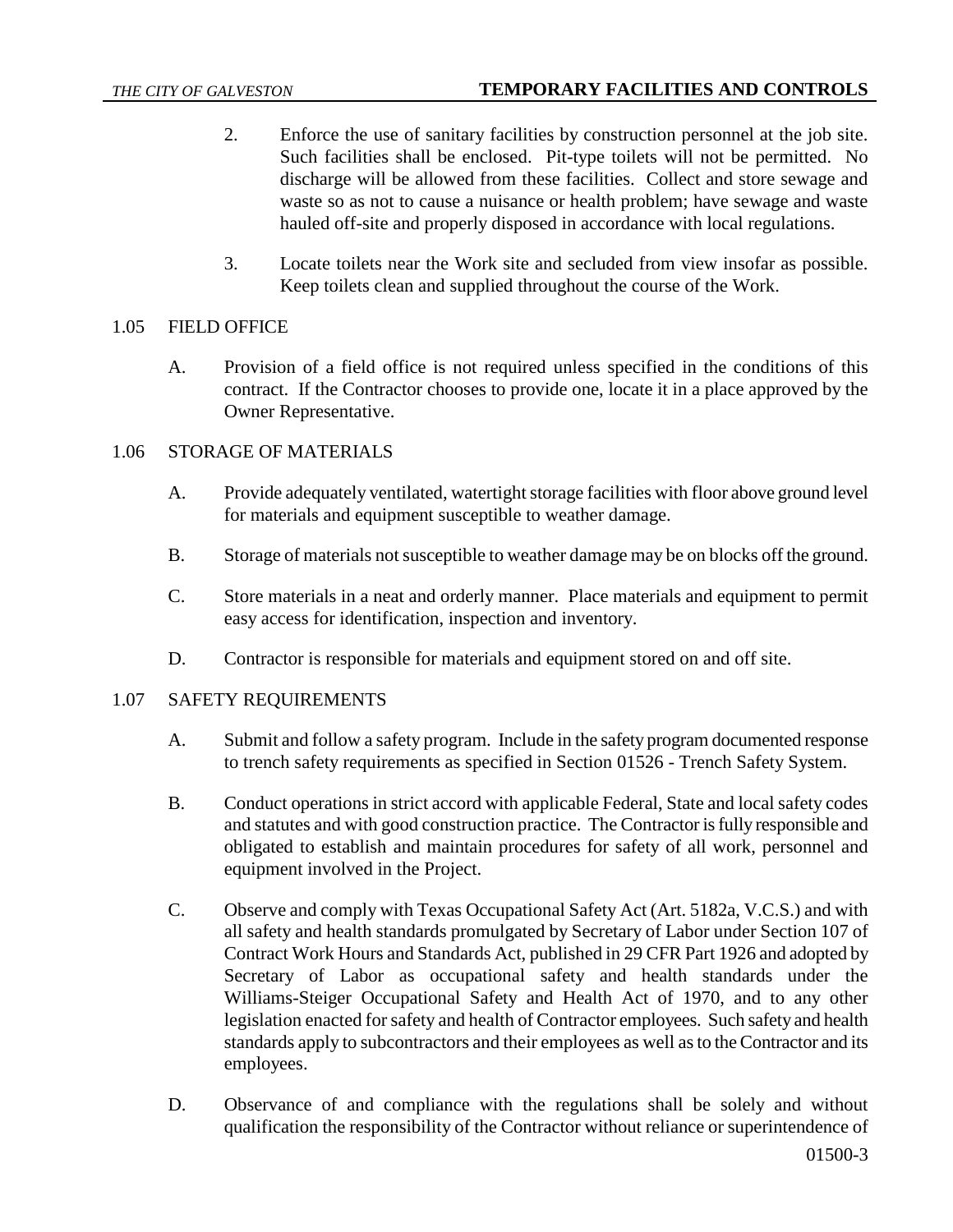or direction by the Owner Representative. Immediately advise the Owner Representative of investigation or inspection by Federal Safety and Health inspectors of the Contractor or subcontractor's work or place of work on the job site under this Contract, and after such investigation or inspection, advise the Owner Representative of the results. Submit one copy of accident reports to Owner Representative within 10 business days of occurrence.

- E. Protect areas occupied by workmen using the best available devices for detection of lethal and combustible gases. Test such devices frequently to assure their functional capability. Constantly observe infiltration of liquids into the Work area for visual or odor evidences of contamination, immediate take appropriate steps to seal off entry of contaminated liquids to the Work area.
- F. Safety measures, including but not limited to safety personnel, first-aid equipment, ventilating equipment and safety equipment, in the specifications and shown on the Drawings are obligations of the Contractor.
- G. Maintain required coordination with the local Police and Fire Departments during the entire period covered by the Contract.
- H. Include project safety analysis in safety plan. Itemize major tasks and potential safe hazards. Plan to eliminate hazards or protect workers and public from each hazard.

#### 1.08 FIRST AID EQUIPMENT

- A. Provide a first aid kit throughout the construction period. List telephone numbers for physicians, hospitals, and ambulance services in each first aid kit.
- B. Have at least one person thoroughly trained in first aid procedures present on the site whenever Work is in progress. Contractor to conform to protocols and requirements for training and protection against "blood borne pathogens."

# 1.09 FIRE PROTECTION

- A. Fire Protection Standards.
	- 1. Conform to specified fire protection and prevention requirements as well as those which may be established by Federal, State, or local governmental agencies.
	- 2. Comply with all applicable provisions of NFPA Standard No. 241, Safeguarding Building Construction and Demolition Operations.
	- 3. Provide portable fire extinguishers, rated not less than 2A or 5B in accordance with NFPA Standard No. 10, Portable Fire Extinguishers, for each temporary building, and for every 3000 square feet of floor area of facilities under construction.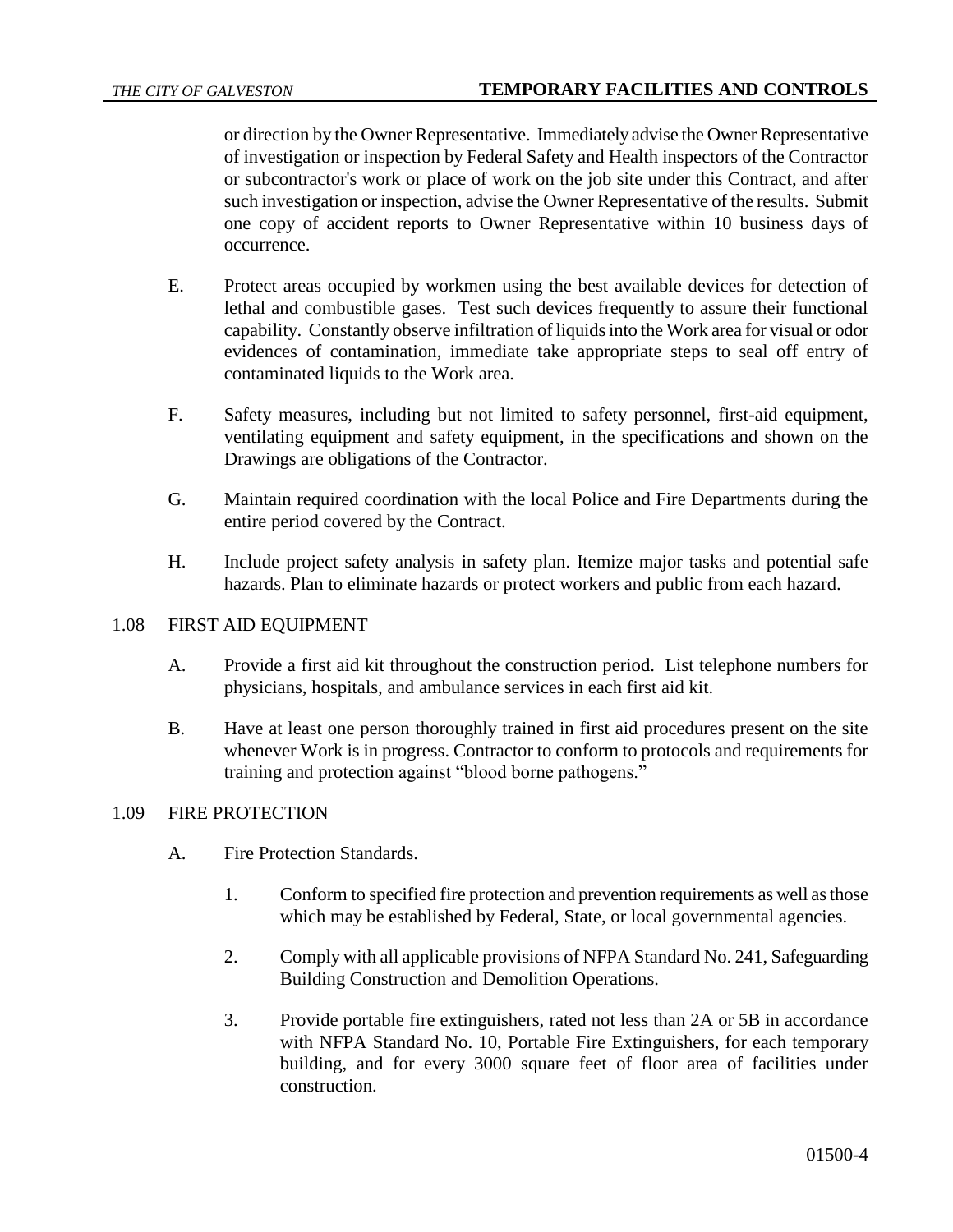- 4. Locate portable fire extinguishers within 50 feet maximum from any point in the Project area in which work is performed.
- B. Fire Prevention and Safety Measures.
	- 1. Prohibit smoking in hazardous areas. Post suitable warning signs in areas which are continuously or intermittently hazardous.
	- 2. Use metal safety containers for storage and handling of flammable and combustible liquids.
	- 3. Do not store flammable or combustible liquids in or near stairways or exits.
	- 4. Maintain clear exits from all points within a structure.

# 1.10 SECURITY MEASURES

- A. Protect all Work materials, equipment, and property from loss, theft, damage, and vandalism. Contractor's duty to protect property includes Owner's property.
- B. If existing fencing or barriers are breached or removed for purposes of construction. Provide and maintain temporary security fencing equal to existing.

## 1.11 PROTECTION OF PUBLIC UTILITIES

- A. Prevent damage to existing public utilities during construction. These utilities are shown on the Drawings at their approximate locations, but all lines may not be shown. Prelocate, by whatever means may be required (metal detection equipment, probes, excavation, survey), all underground utilities before excavating in area. All investigative work will be done and all repairs required after investigation will be accomplished by Contractor. Contractor is responsible for damages caused by failure to locate and preserve these underground utilities. Give owners of these utilities at least 48 hours notice before commencing Work in area, for locating utilities during construction and allow adequate time for making adjustments or relocation of the utilities when they conflict with proposed Work. Any temporary relocation of utilities if necessary to accommodate construction will not be paid for separately. Bypassing of sanitary waste to storm drainage facilities is not allowed. Utility service lines are not shown on Drawings. Anticipate that such service lines exist and repair them if damaged due to any construction activity. No separate payment will be made for this repair work.
- B. Prior to abandonment of utility, make appropriate arrangements with City and owner of utility to terminate service, remove meters, transformers, and poles as may be required by site conditions.
- C. When excavating near pipelines and prior to start of excavation, request a representative of pipeline company to come to construction site(s) to meet representatives of Contractor and Owner Representative to discuss actual procedures that will be used. Request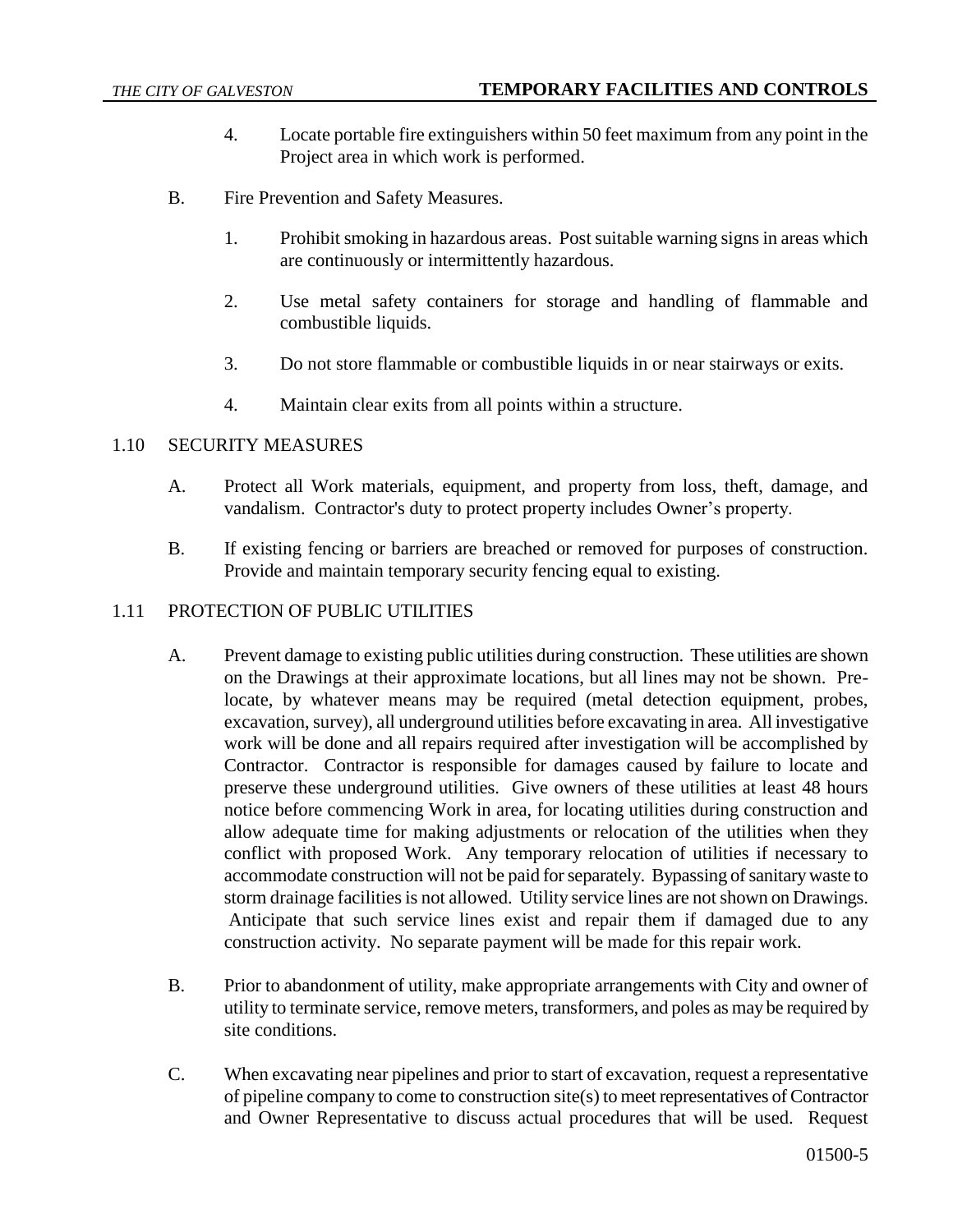pipeline company's representative to probe and locate the pipelines in at least three locations: one at each side of proposed excavation and one at centerline of proposed utility. The Contractor may be required to locate the pipeline as directed by the pipeline company at no cost to the project. Representative of pipeline company and Owner Representative must be present to observe activities of Contractor at all times when excavation is being conducted within 15 feet of pipeline company's pipeline.

# 1.12 PROTECTION OF THE WORK AND PROPERTY

- A. Preventive Actions.
	- 1. Take precautions, provide programs, and take actions necessary to protect the Work and public and private property from damage.
	- 2. Take action to prevent damage, injury or loss, including, but not limited to, the following:
		- a. Store apparatus, materials, supplies, and equipment in an orderly, safe manner that will not unduly interfere with progress of the Work or the Work of any other contractor, any utility service company, or the Owner's operations.
		- b. Provide suitable storage for materials which are subject to damage by exposure to weather, theft, breakage, or otherwise.
		- c. Place upon the Work or any part thereof only such loads as are consistent with the safety of that portion of the Work.
		- d. Frequently clean up refuse, rubbish, scrap materials, and debris caused by construction operations, keeping the Project site safe and orderly.
		- e. Provide safe barricades and guard rails around openings, for scaffolding, for temporary stairs and ramps, around excavations, elevated walkways, and other hazardous areas.
	- 3. Obtain written consent from proper parties before entering or occupying with workers, tools, materials or equipment, privately-owned land except on easements provided for construction.
	- 4. Assume full responsibility for the preservation of public and private property on or adjacent to the site. If any direct or indirect damage is done by or on account of any act, omission, neglect, or misconduct in execution of the Work by the Contractor, it shall be restored by the Contractor to a condition equal to or better than that existing before the damage was done.
- B. Barricades and Warning Signals.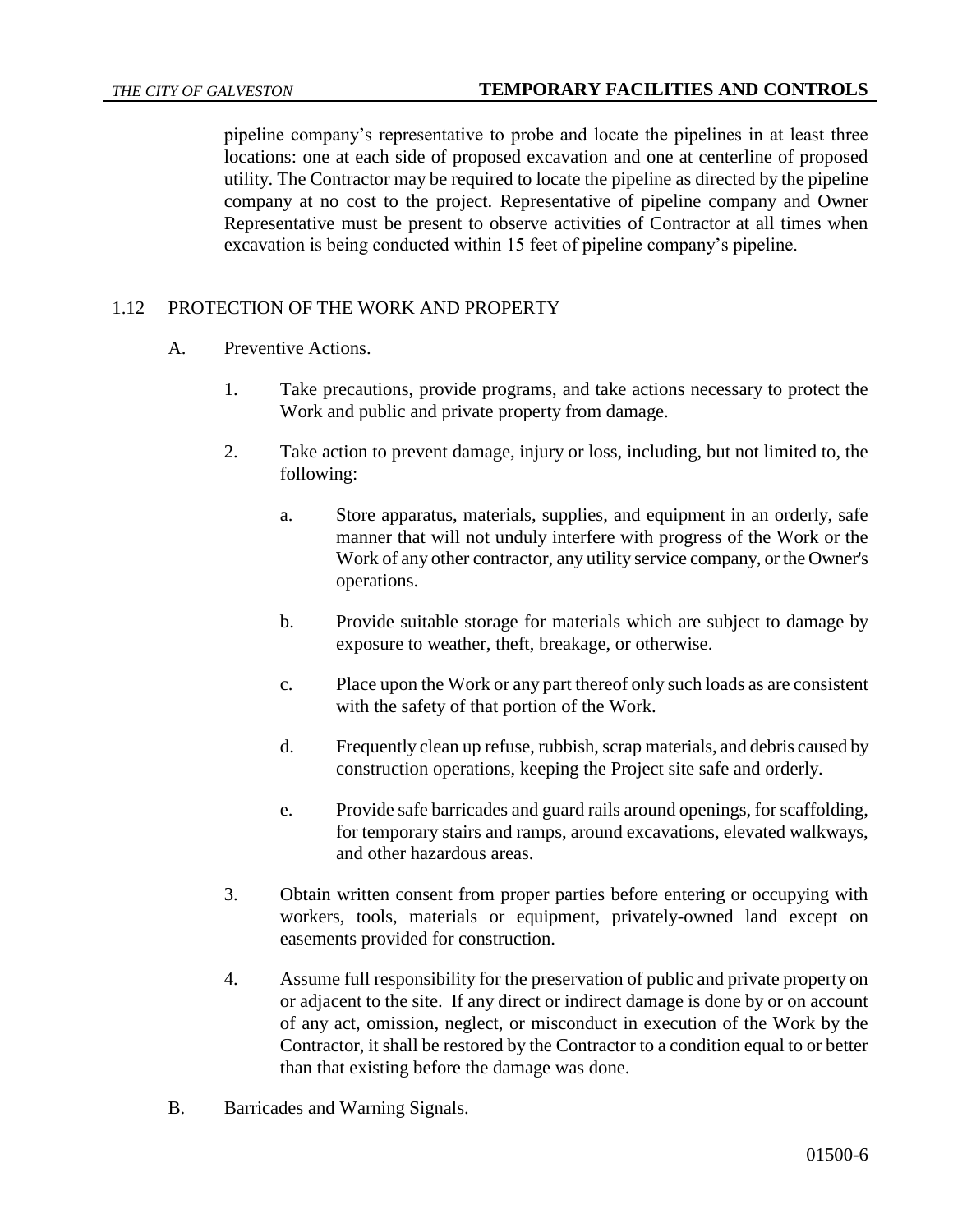- 1. Where work is performed on or adjacent to any roadway, right-of-way, or public place; furnish and erect barricades, fences, lights, warning signs, and danger signals; provide watchmen; and take other precautionary measures for the protection of persons or property and protection of the Work. Barricades shall be painted to be visible at night. From sunset to sunrise, furnish and maintain at least one light at each barricade. Erect sufficient barricades to keep vehicles from being driven and pedestrians from walking on or into Work under construction. Furnish watchmen in sufficient numbers to protect the Work. Responsibility of maintenance of barricades, signs, lights and for providing watchmen shall continue until the Project is accepted by the Owner. Comply with Section -1570 – Traffic Control and Regulation
- C. Tree and Plant Protection. Comply with requirements of Section 01535 Tree and Plant Protection.
- D. Protection of Existing Structures
	- 1. Underground Structures:
		- a. Underground structures are defined to include, but not be limited to, sewer, water, gas, and other piping, and manholes, chambers, electrical and signal conduits, tunnels, and other existing subsurface installations located within or adjacent to the limits of the Work.
		- b. Known underground structures, including water, sewer, electric, and telephone services are shown on the Drawings in accordance with the best information available, but are not guaranteed to be correct or complete.
		- c. Explore ahead of trenching and excavation work and uncover obstructing underground structures sufficiently to determine their location, to prevent damage to them and to prevent interruption of utility services. Restore to original condition damages to underground structure at no additional cost to the Owner.
		- d. Necessary changes in location of the Work may be made by the Owner Representative to avoid unanticipated underground structures.
		- e. If permanent relocation of an underground structure or other subsurface installations is required and not otherwise provided for in the Contract Documents, the Owner Representative will direct Contractor in writing to perform the Work, which shall be paid for under the provisions for changes in the Contract Price as described in the General Conditions.
	- 2. Surface Structures:
		- a. Surface structures are defined as existing buildings, structures and other constructed installations above the ground surface. Included with such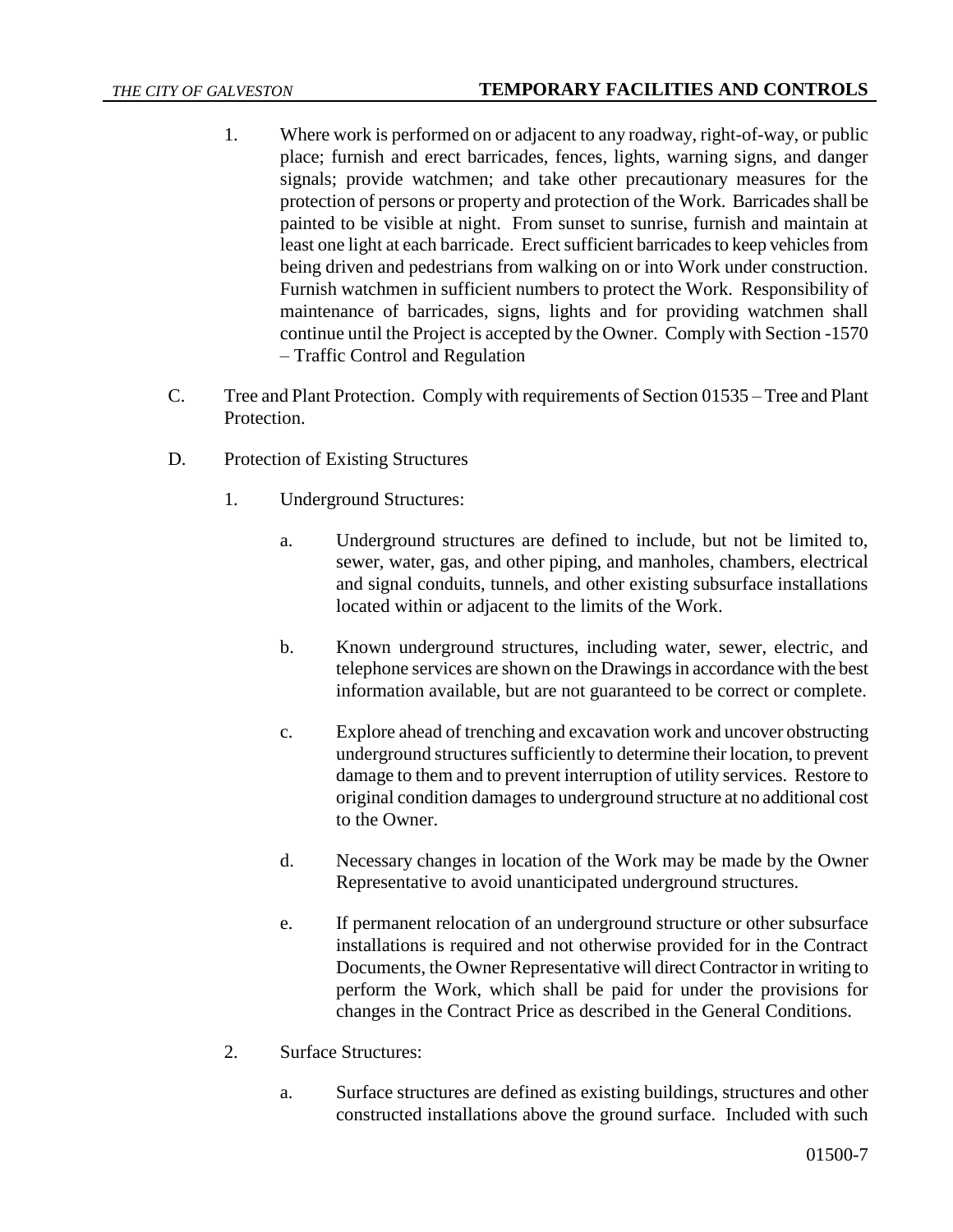structures are their foundations or any extension below the surface. Surface structures include, but are not limited to buildings, tanks, walls, bridges, roads, dams, channels, open drainage, piping, poles, wires, posts, signs, markers, curbs, walks, guard cables, fencing, and other facilities that are visible above the ground surface.

- 3. Protection of Underground and Surface Structures:
	- a. Support in place and protect from direct or indirect injury to underground and surface structures located within or adjacent to the limits of the Work. Install such supports carefully and as required by the party owning or controlling such structure. Before installing structure supports, Contractor shall satisfy the Owner Representative that the methods and procedures to be used have been approved by the owner of the structure.
	- b. Avoid moving or in any way changing the property of public utilities or private service corporations without prior written consent of a responsible official of that service or public utility. Representatives of these utilities reserve the right to enter within the limits of this project for the purpose of maintaining their properties, or of making such changes or repairs to their property that may be considered necessary by performance of this Contract.
	- c. Notify the owners and/or operators of utilities and pipelines of the nature of construction operations to be performed and the date or dates on which those operations will be performed. When construction operations are required in the immediate vicinity of existing structures, pipelines, or utilities, give a minimum of 5 working days advance notice. Probe and flag the location of underground utilities prior to commencement of excavation. Keep flags in place until construction operation reach and uncover the utility.
	- d. Assume risks attending the presence or proximity of underground and surface structures within or adjacent to the limits to the Work including but not limited to damage and expense for direct or indirect injury caused by the Work to any structure. Immediately repair damage caused, to the satisfaction of the owner of the damaged structure.
- E. Employ a structural engineer to ensure protection measures are adequate for the safety and integrity of structures and facilities.
- F. Protection of Installed Products.
	- 1. Provide protection of installed products to prevent damage from subsequent operations. Remove protection facilities when no longer needed, prior to completion of Work.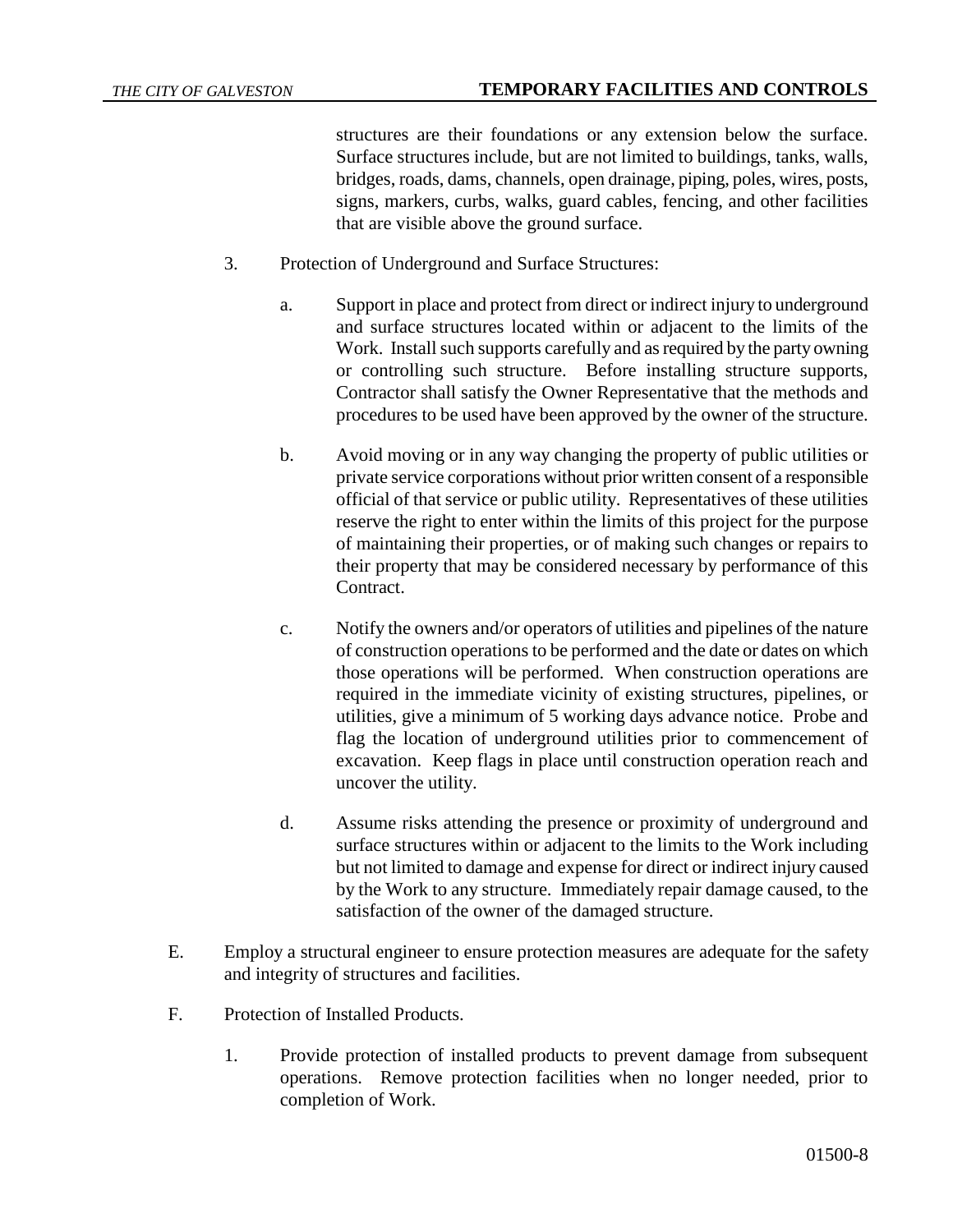2. Control traffic to prevent damage to equipment, materials, and surfaces.

### 1.13 ROADS AND PARKING

- A. Prevent interference with traffic and Owner operations on existing roads.
- B. Designate temporary parking areas to accommodate construction personnel. When site space is not adequate, provide additional off-site parking. Locate as approved by Owner.
- C. Minimize use by construction traffic of existing residential streets and driveways.
- D. Do not allow heavy vehicles or construction equipment in existing parking areas.

## 1.14 ENVIRONMENTAL CONTROLS

- A. Provide and maintain methods, equipment, and temporary construction as necessary for controls over environmental conditions at the construction site and adjacent areas.
- B. Comply with statutes, regulations, and ordinances which relate to the proposed Work for the prevention of environmental pollution and preservation of natural resources, including but not limited to the National Environmental Policy Act of 1969, PL 91-190, Executive Order 11514.
- C. Recognize and adhere to the environmental requirements of the Project. Disturbed areas shall be strictly limited to boundaries established by the Contract Documents. Particularly avoid pollution of "on-site" streams, sewers, wells, or other water sources. The City recognizes that the project area has considerable natural value and that construction of projects should be completed with a minimum of impact to the surrounding environment. Attention is directed to this concept. Adopt construction procedures that do not cause unnecessary excavation and filling of the terrain, indiscriminate destruction of vegetation, air or stream pollution, nor the harassment or destruction of wildlife.
- D. Burning of rubbish, debris or waste materials is not permitted.

#### 1.15 POLLUTION CONTROL

- A. Provide methods, means, and facilities required to prevent contamination of soil, water or atmosphere by discharge of noxious substances from construction operations.
- B. Provide equipment and personnel to perform emergency measures required to contain any spillage, and to remove contaminated soils or liquids. Excavate and dispose of any contaminated earth off-site in accordance with laws and regulations, and replace with suitable compacted fill and topsoil.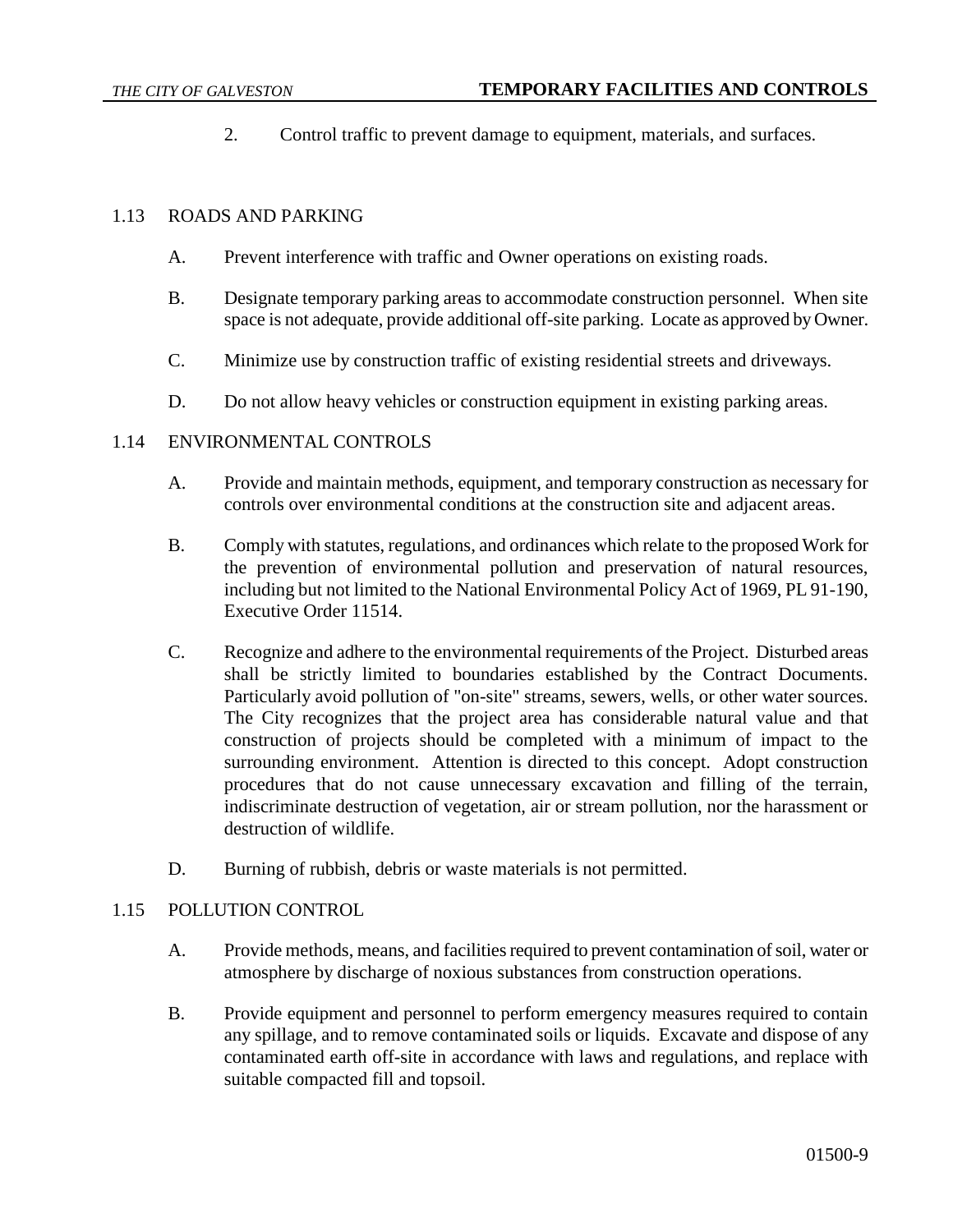- C. Take special measures to prevent harmful substances from entering public waters. Prevent disposal of wastes, effluents, chemicals, or other such substances adjacent to streams, or in sanitary or storm sewers.
- D. Provide systems for control of atmospheric pollutants.
	- 1. Prevent toxic concentrations of chemicals.
	- 2. Prevent harmful dispersal of pollutants into the environment.
- E. Use equipment during construction that conforms to current Federal, State, and local laws and regulations.
- 1.16 PEST AND RODENT CONTROL
	- A. Provide rodent and pest control as necessary to prevent infestation of construction or storage areas.
	- B. Employ methods and use materials which will not adversely affect conditions at the site or on adjoining properties.
- 1.17 NOISE CONTROL
	- A. Provide vehicles, equipment, and construction activities that minimize noise to the greatest degree practicable. Noise levels shall conform to the latest OSHA standards and City Ordinances and in no case will noise levels be permitted which create a nuisance in the surrounding neighborhoods.
	- B. Conduct construction operations during daylight hours except as approved by Owner Representative.
- 1.18 DUST CONTROL
	- A. Control objectionable dust caused by operation of vehicles and equipment. Apply water or use other methods, subject to approval of the Owner Representative, which will control the amount of dust generated.

#### 1.19 WATER RUNOFF AND EROSION CONTROL

- A. Provide methods to control surface water, runoff, subsurface water, and water pumped from excavations and structures to prevent damage to the Work, the site, or adjoining properties.
- B. Control fill, grading and ditching to direct water away from excavations, pits, and other construction areas; and to direct drainage to proper runoff courses so as to prevent any erosion, sedimentation or damage.